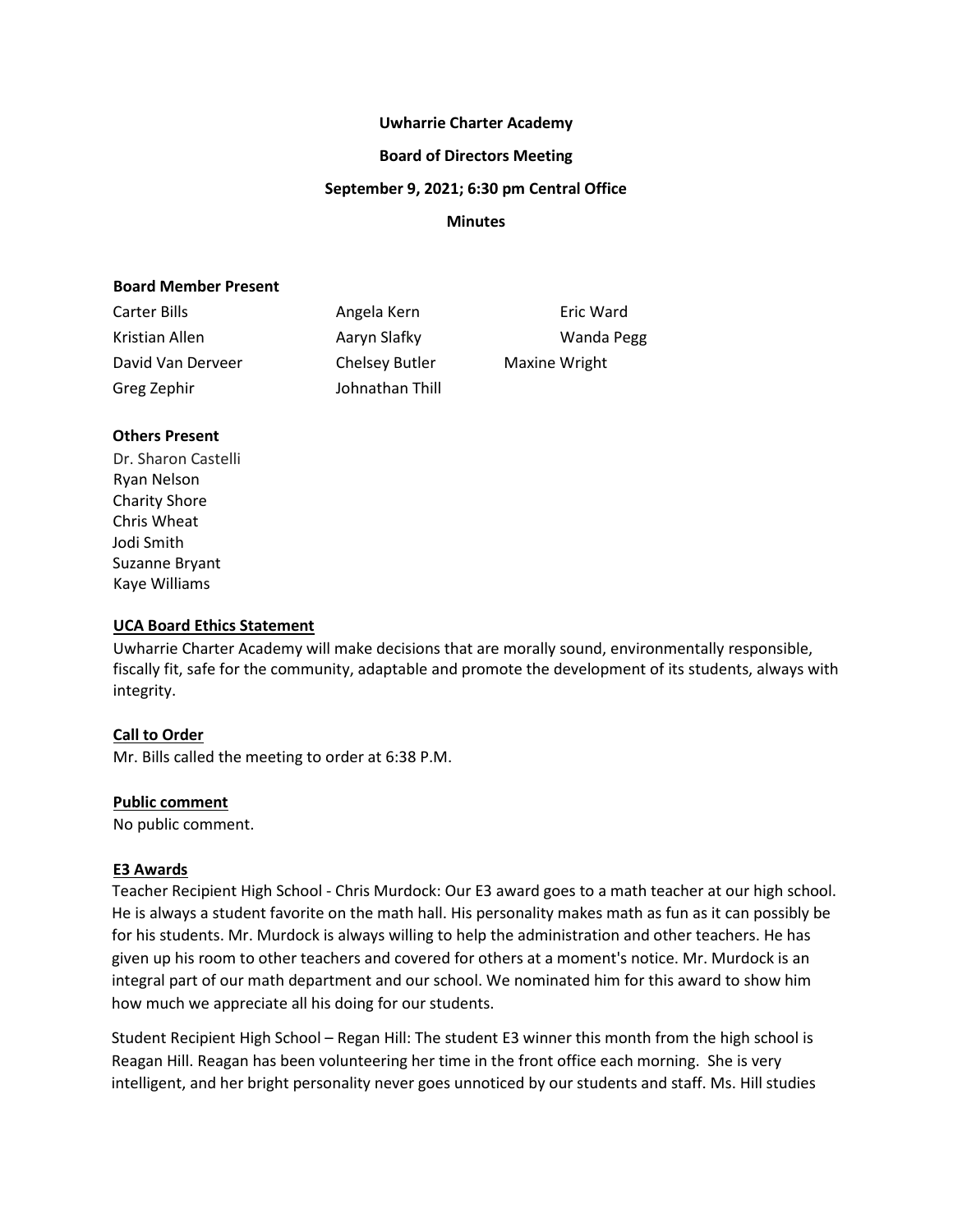her 3 RCC college classes as she helps students out. She is a jack of all trades & we are very proud to have her helping us in the High School Front office.

Teacher Recipient Middle School – Hillary Ross: Ms. Hillary Ross joined our school last year and she has been a great addition to our faculty. She has been working with one of our subs creating lesson plans for another ELA class while also working to make plans for her brand-new Cosmetology STEAM, which has been a big hit. She has worked hard to make sure that the 8th grade students and her STEAM students have engaging and interesting lessons. She has spent countless hours preparing for her STEAM class and she is truly an asset to UCA!!

Student Recipient Middle School – Mica Weatherly: The middle school is pleased to award Mica Weatherly with our first E3 award of the year. She is a new student at UCA and has done an outstanding job of taking on what it means to be an eagle. Her teachers report that when another new student came to school 2 weeks after school started, she took him under her wing and helped him get adjusted to school. She worked with him and helped him to understand the material that he missed. She also helped him to find the classes he needed to find and where he needed to go at the end of the day. Thank you to Mica for showing kindness to a new student and being a great example for others.

Teacher Recipient Elementary School – Jamielle Orrell: Mrs. Orrell has been a tremendously huge help to admin, her colleagues, and her team especially. She has been so positive, and that positivity radiates through all she does. Mrs. Orrell is a wonderful teacher, and the kids always look forward to art! One of our new teachers commented "wow, I can't believe what my kid learns in art now and the things he brings home are awesome!" We are so thankful to have her in the UCA Fam!

Student Recipient Elementary School – Bayleigh Ford: Bayleigh is a wonderful student and is a role model for her peers. She is kind, caring, and helpful to all. She is particularly helpful with a student who needs help getting onto and off the bus. Bayleigh is a lovely, responsible young lady and we are so proud of her.

# **Consent Agenda-**

A motion was made by Mr. Thill, seconded by Ms. Allen, to approve the Consent Agenda, Superintendent's Report, Assistant Superintendent's report, Treasurer's Report, CFO Report, August Minutes, and August 21 Called Meeting minutes. Vote taken by roll call. All in favor. None opposed. Motion carried.

# **Finance/ Facilities** (30 Minutes)

- 1. Finance Committee Report- Finance Committee Report was uploaded and available for review.
- 2. Shelco Update with Trades Presentation (Shelco and Mr. Wheat)-

a. Shelco representative, Mike Rhodes, presented the board with updates regarding construction of the new high school. The current estimates for square footage include 85k square feet designated for high school, and 22.5k square feet designated for trades school. Mr. Rhodes shared that the current overall budget sits around \$31,773,386. However, more updates and changes will be forthcoming as Shelco works with UCA to stay within set plan and budget range.

b. Mr. Wheat spoke about the trades building philosophy and what will be prioritized with regard to space. He shared that the trades curriculum will be promoted and accessible to all students (not just at-risk) and will be designed to integrate seamlessly with core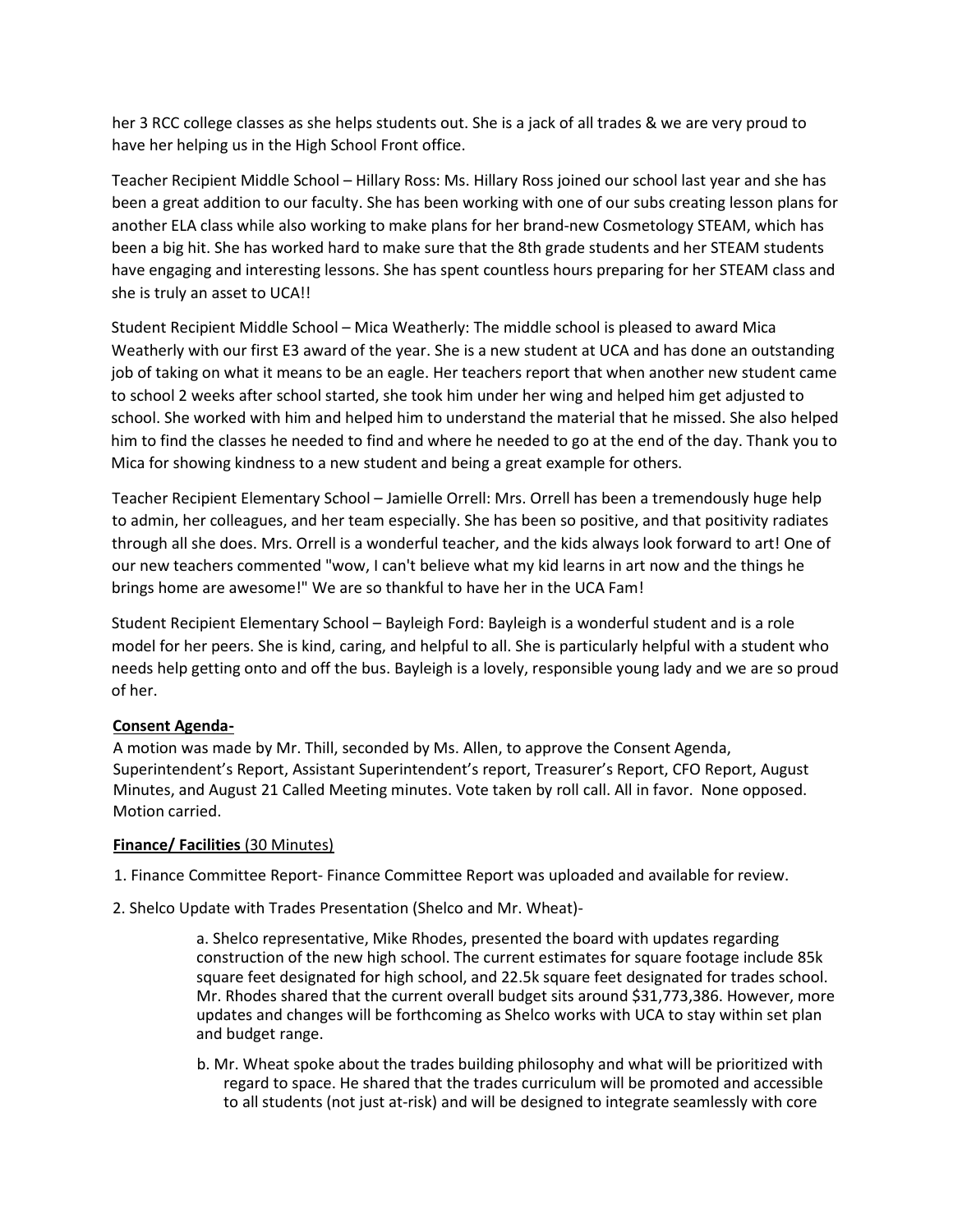class schedules. Mr. Wheat also shared that the trades building will be connected to the new high school.

3. Groundskeeper Contract- Executive staff has selected Grass Works to handle maintenance and upkeep for all three school grounds. The annual contract cost is expected to exceed \$10,000. A motion was made by Mr. Ward, seconded by Mr. Zephir, to approve a contract with Grass Works to maintain grounds at elementary, middle and high schools. Vote taken by roll call. All in favor. None opposed. Motion carried.

# **Governance** (10 Minutes)

- 1. Governance Committee Report- Ms. Allen shared that the Governance Committee met on August 19, and reviewed the employee and student handbooks.
- 2. Employee Handbook- Ms. Allen reported that the only major change to the employee handbook was additional information concerning employee benefits. A motion was made by Ms. Allen, seconded by Ms. Slafky, to adopt the changes as uploaded the employee handbook. Vote taken by roll call. All in favor. None opposed. Motion carried.
- 3. Student/Parent Handbook- Ms. Allen explained that response COVID-19 and public safety, changes were made to the absence policy, regarding excused and unexcused absences. Students were previously automatically required to engage in the waiver process after 10 unexcused absences, that threshold has since been changed to fifteen unexcused absences. Dr. Castelli shared that these changes exist to encourage students and parents to feel comfortable with allowing students to stay at home if not feeling well. A motion was made by Ms. Allen, seconded by Ms. Pegg, to adopt the parent/student handbook with amendments to attendance policy. Vote taken by roll call. All in favor. None opposed. Motion carried.
- 4. Board Manual *(vote needed)-* A motion was made by Mr. Ward, seconded by Mr. Zephir, to adopt changes as uploaded to the board manual. Vote taken by roll call. All in favor. None opposed. Motion carried.
- 5. Recruitment Update- Ms. Allen reported that the Governance Committee is recruiting three new members. Applications will remain available via the UCA website through October 31. Recommendations for board seats, and new officer nominations, will take place during the January 2022 meeting. New officer recommendations are due to the Governance Committee by October 31.

# **Academic Excellence (30 Minutes)**

- 1. Academic Excellence Report Dr. Kern reported that Academic Excellence met on August 31. Academic Excellence is excited to announce that Mrs. Beth Kearns is the new principal at the high school. Ms. Monica Bass will be taking over as the new assistant principal at the middle school. Dr. Kern shared that Academic Excellence will meet again at 3pm on September 23.
- 2. COVID 19 Update Dr. Castelli shared that she has remained in regular communication with Randolph County Public Health. She reported that last week